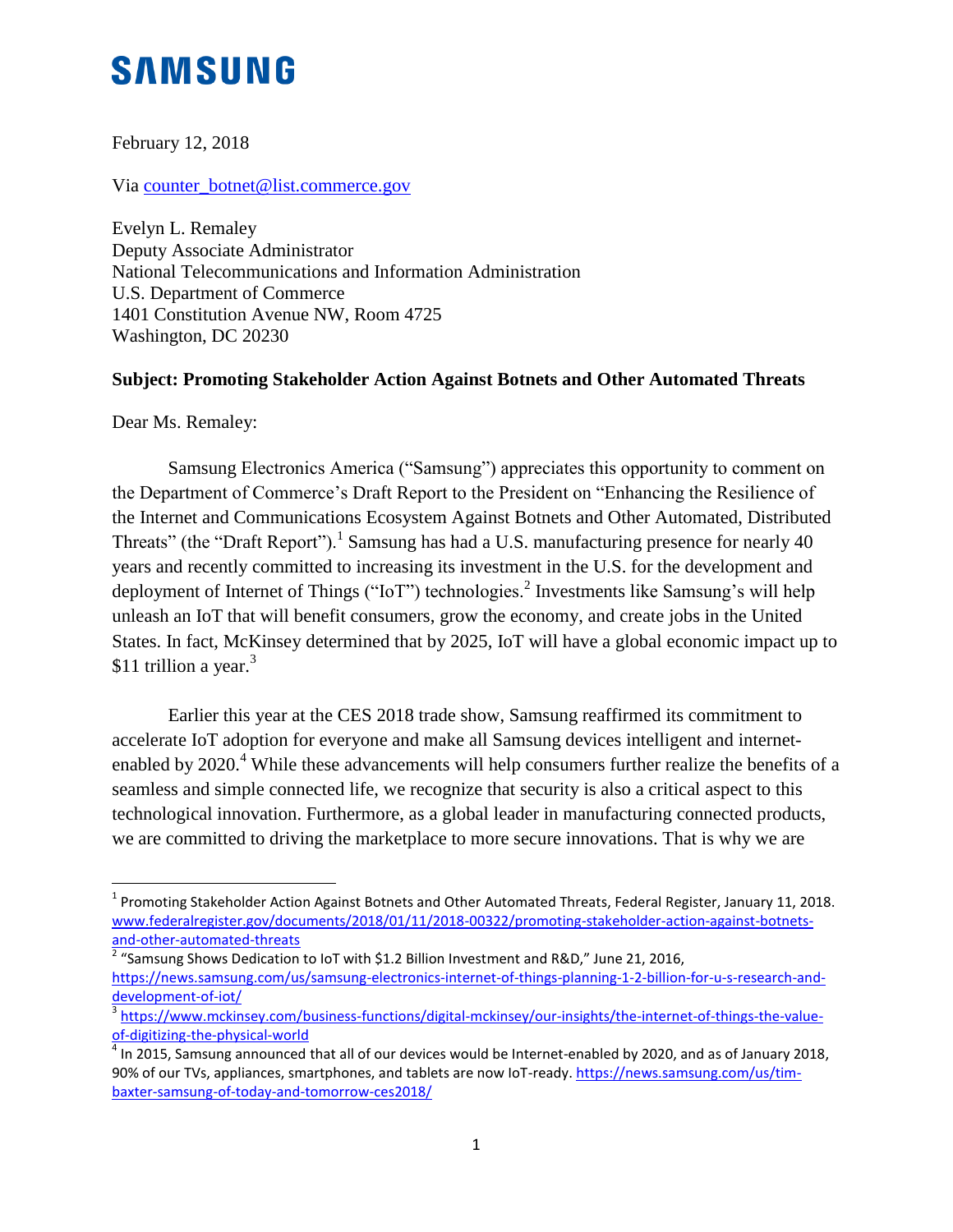making three important investments to help protect consumers and the broader ecosystem: (1) enhancing the cybersecurity of the IoT products we manufacture; (2) offering third party IoT innovators an open and secure IoT platform to incorporate in their IoT products; and (3) requiring device security and interoperability in order for third party IoT products to connect fully to the Samsung SmartThings cloud. We are eager to work with you and other stakeholders to accelerate further advances in these areas throughout the global IoT market and internet economy.

(1) **KNOX connected products.** As Samsung announced at CES 2018, we are incorporating Samsung KNOX security technologies into Smart TVs and appliances in addition to mobile devices.<sup>5</sup> KNOX, our defense-grade security technology, includes a hardware root of trust and firmware to help ensure devices are protected end-to-end. Originally introduced in 2013 for our mobile phones and tablets, KNOX's fundamental underpinnings remain the same for our connected products of all kinds: securing devices through protections built in at the hardware level.

**(2) ARTIK IoT platform.** Beyond the security protections of our own IoT products, we have also developed a security solution available to all IoT innovators. Samsung's ARTIK, a hardware-based, open, and secure platform that delivers interoperability between IoT devices and apps, is a leading example of how openness and security can be combined to benefit the IoT ecosystem.<sup>6</sup> ARTIK enables secure device registration based on a hardware root of trust that supports a secure operating environment and securely connects devices to the cloud using TLS and certificates issued by a trusted certificate authority. Every device, app, and user interaction can be secured with open internet standards-based authentication and authorization, and ARTIK protects data with built-in identity and permissions managements. In fact, ARTIK's open technology allows all innovators in the IoT ecosystem to address significant challenges, like security, in a cost-sensitive and effective manner without hindering the deployment of the IoT.

**(3) SmartThings Cloud.** Finally, Samsung is proactively encouraging third parties to securely connect their devices to the SmartThings Cloud, the single cloud leveraged by both Samsung and third-party IoT products. This includes working to make various products from different manufacturers compatible and secure through promotion and adoption of the Open Connectivity Foundation ("OCF") standards and frameworks. Furthermore, Samsung has developed certain cybersecurity requirements that a third party device must meet before connecting to the Samsung SmartThings cloud. Thus, SmartThings Cloud helps drive the global market for all devices toward security.

Again, we are eager to engage with the Administration and other stakeholders to advance security innovations such as those Samsung is pioneering in the market. While static,

l

<sup>&</sup>lt;sup>5</sup> <https://news.samsung.com/us/samsung-vision-iot-experiences-ces2018-press-conference/>

<sup>&</sup>lt;sup>6</sup> [https://www.artik.io](https://www.artik.io/)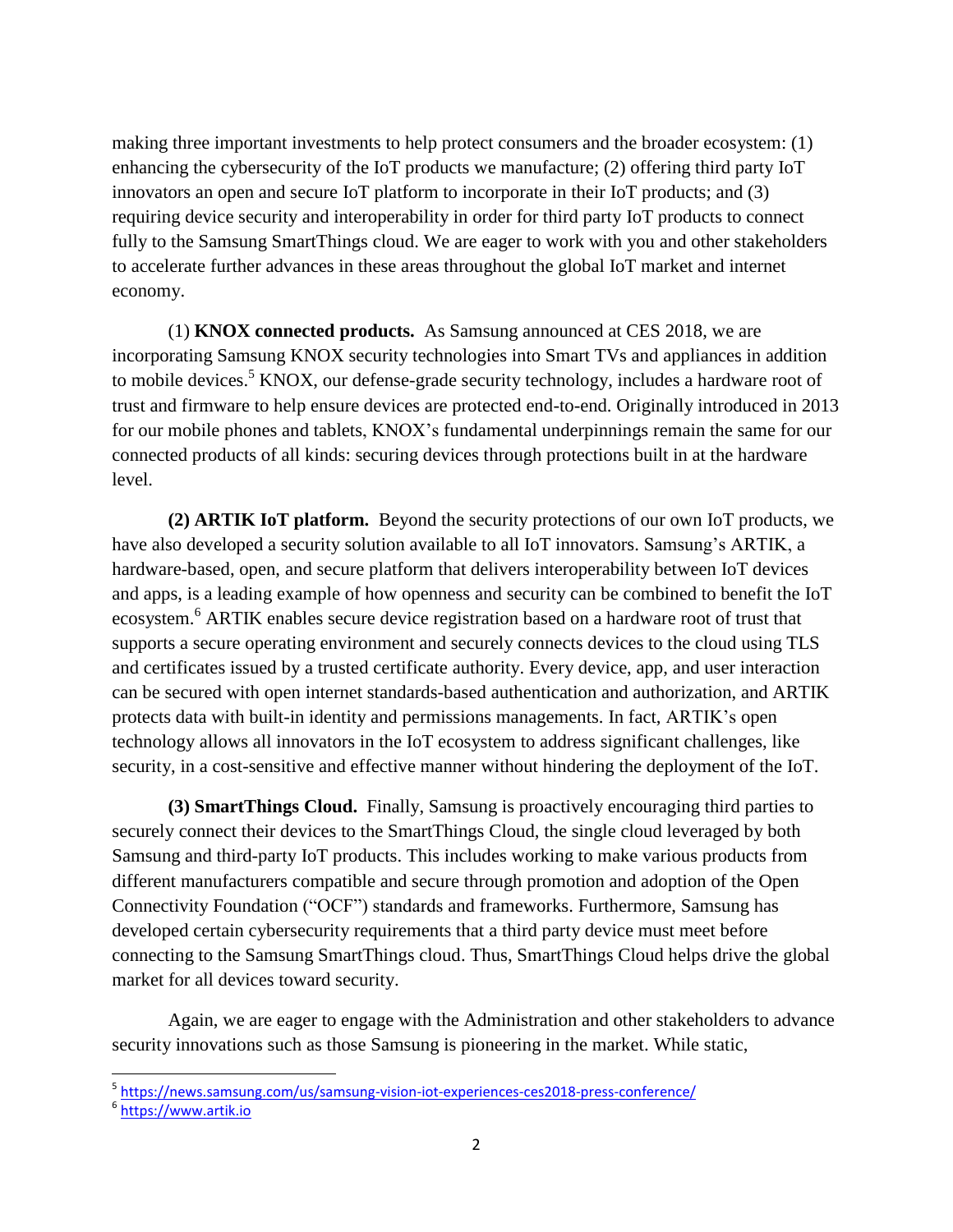prescriptive government requirements tend to inhibit innovations as technology evolves over the long term, there is indeed an important role for the government to play in helping to accelerate dynamic market-driven security advances. The Administration should continue to expand the private sector-driven multi-stakeholder processes that the National Telecommunications and Information Administration, the National Institute of Standards and Technology ("NIST"), and the Department of Homeland Security have convened thus far. Samsung looks forward to actively participating in further initiatives convened by these agencies, pursuant to several of the Actions recommended in the Draft Report,<sup>7</sup> which challenge private sector stakeholders to move the market toward security.

Finally, given the substantial resources we are devoting to securing our IoT products and promoting security of the broader IoT marketplace, we agree with the Draft Report Action 2.3, which calls on the federal government to lead by example and create market incentives for IoT product vendors to adopt more secure products. With this in mind, Samsung recommends that the Administration and the Congress support – not conflict with or duplicate – important ongoing processes such as NIST's Cybersecurity for IoT Program's efforts with industry to develop guidance on IoT security for federal agencies. In particular, the final report to the President should recommend that:

- NIST work with industry to develop IoT security guidelines for federal procurement and management, including patchability, known vulnerabilities, hardcoded passwords, standard protocols, and other issues;
- Federal agencies use risk management principles to evaluate their threat posture, priority assets, and key mitigations over device lifecycles;
- Federal agencies implement these guidelines in procuring and managing IoT devices, for instance in contract language and Requests For Proposals; and
- NIST develop a mechanism to refresh the recommendations to keep pace with emerging technologies and security innovation.

We commend the Draft Report for acknowledging that botnets and other automated, distributed attacks are an ecosystem-wide challenge. Given that no single stakeholder community can address botnets in isolation, we look forward to continuing to collaborate with private sector partners, government stakeholders, and consumers on concrete actions to reduce botnet threats. Thank you for the opportunity to offer our views and please do not hesitate to contact the undersigned if you have any questions or need additional information.

 $\overline{a}$ 

<sup>&</sup>lt;sup>7</sup> These include Action 1.1 regarding baseline security profiles for IoT devices; Action 1.3 regarding development and deployment of innovative technologies to prevent and mitigate distributed threats; Action 1.4 regarding government and industry collaboration to promote best practices; Action 3.2 regarding security for home IoT products; Action 5.1 regarding informational tools for home IoT devices; Action 5.2 regarding informational tools for critical infrastructure IoT applications; and Action 5.5 regarding a public awareness campaign promoting home IoT device security.